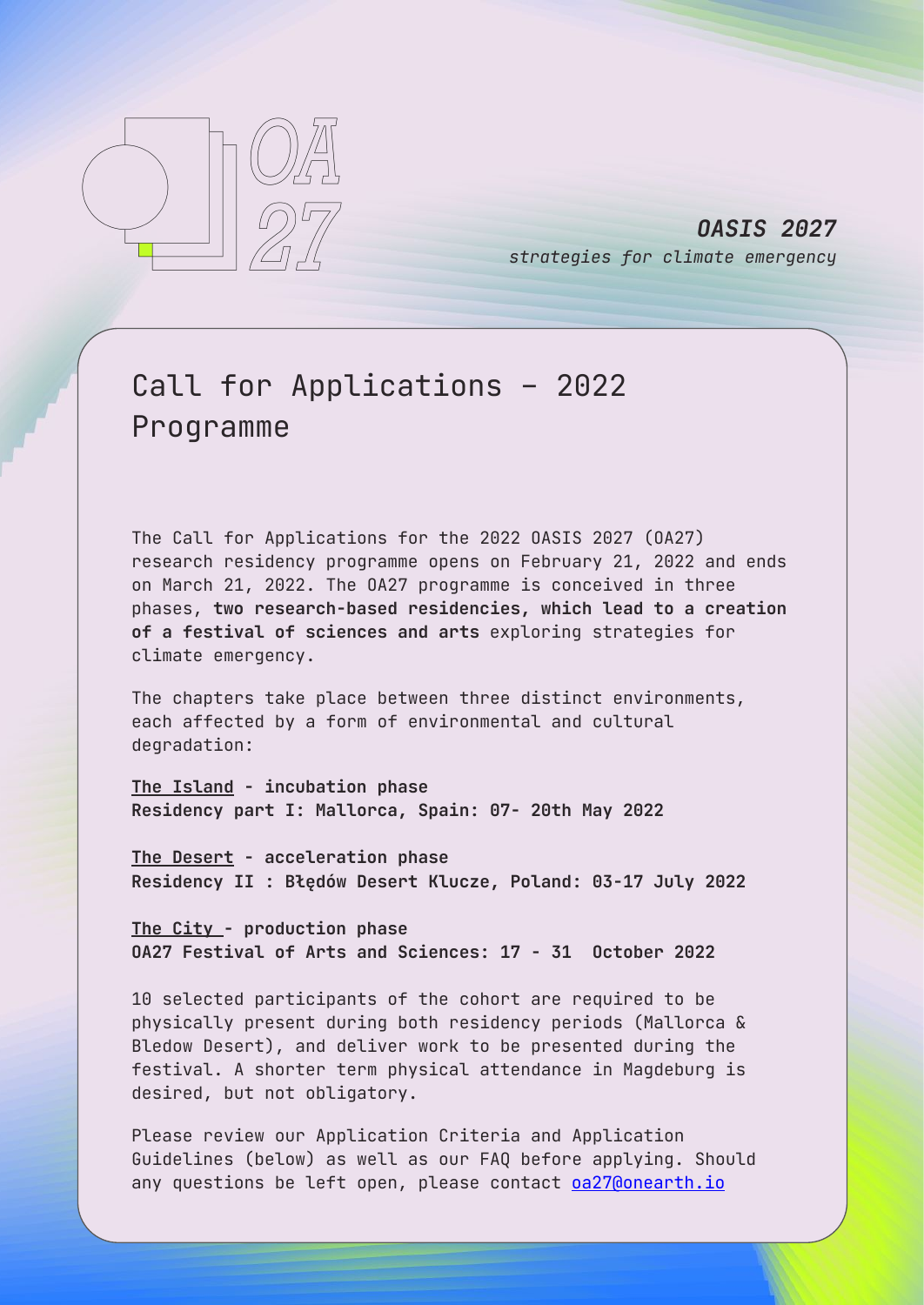# 1. OASIS 2027 strategies for climate emergency

The goal of the OA27 programme is to bring forth the understanding of the severity of the climate crisis. Researching the processes of desertification and our relation to water and soil, the programme aims to inspire the change of how we use the planet's resources and position ourselves and agriculture as a part of the ecosystem.

OA27 is currently seeking ten individuals working within various fields of *the sciences and arts* to apply to participate: to join a cross-disciplinary cohort and become agents of change, who examine the topics of desertification, water retention and soil regeneration through the prism of various disciplines engaged in environmental issues.

Participants to the OASIS 2027 programme are selected by an interdisciplinary jury of experts. The application is open to professionals in any discipline engaging environmental issues whose field of study can be linked to the topic of desertification.

### 2. What We Offer

OASIS 2027 programme provides the opportunity to travel and work on the unique sites in Mallorca (ES) and Bledowska Desert (PL) and to curate and exhibit findings of the research in the festival of sciences and arts in Magdeburg (DE) in October 2022.

Participants are provided with accommodation, food and subsidised travel for the time of their stay in Mallorca, Bledowska Desert and Magdeburg.

Mallorca, Spain (residency period I): **07- 20th May 2022 participants live and work in a shared house** in the Tramuntana Mountain range.

**Błędowska Desert, Poland** (residency period II)**: 03-17 July 2022 - participants live and work in the temporary oasis settlement in the desert, hosted by LIOS labs community.**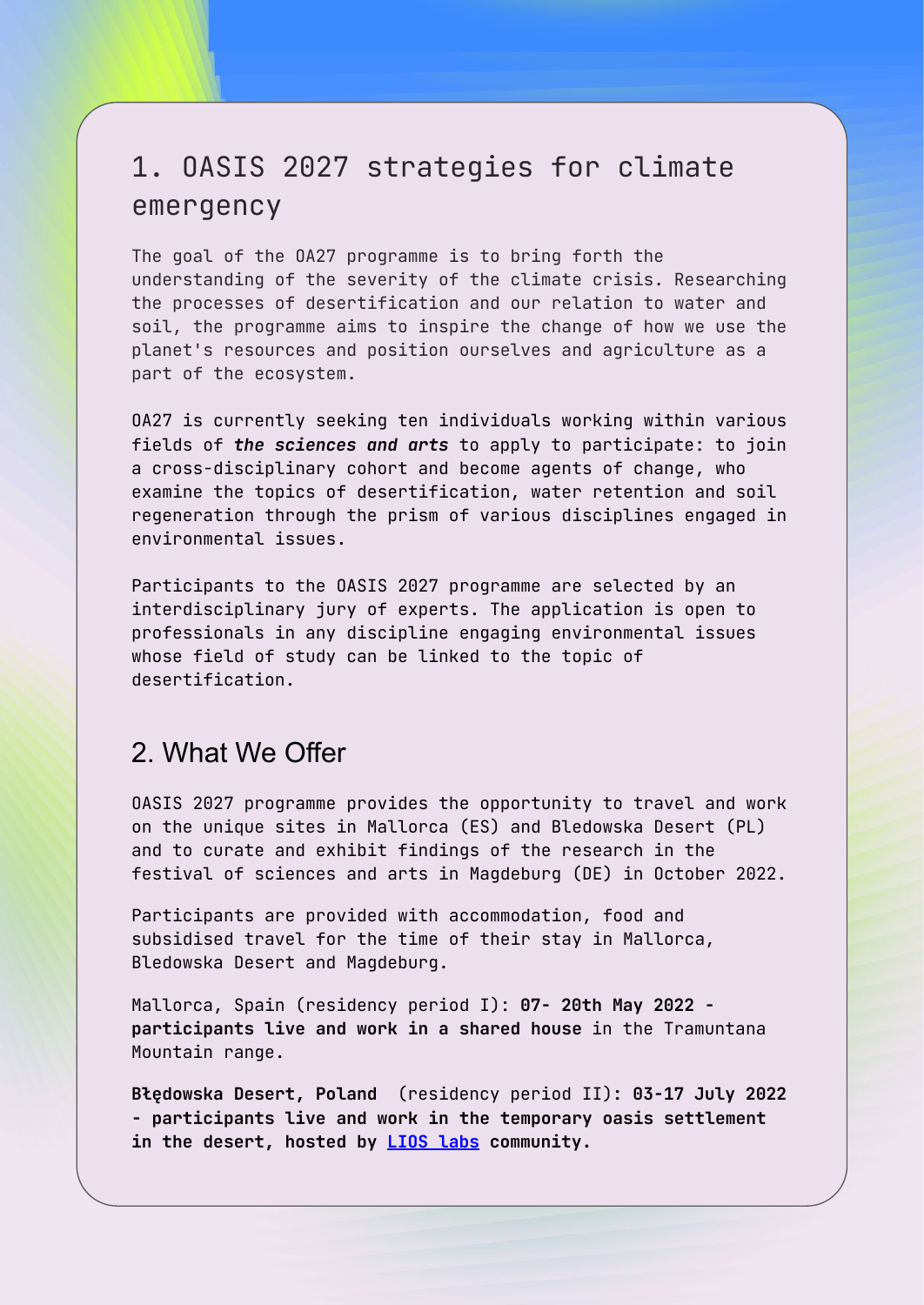**Magdeburg, Germany (OA27 festival of strategies for climate emergency)** 17 - 31 October 2022 - participants are expected to deliver content to be presented during the festival. Depending on the type of work and engagement, the participants are welcome to arrive earlier and help install works, as well as stay in Magdeburg during the festival. Travel, food and accommodation and well as materials for production of the festival are provided by the programme. Each participant will receive a remuneration of 400 euro.

\*

OA27 will provide assistance when and where possible, but participants are responsible for obtaining their own visas or other necessary travel and residency documents.

Participants must also make sure they have valid insurance to cover medical assistance and accidents during their stay in Spain, Poland and Germany.

The research residencies and curtain of the festival is guided by the OA27 team. Participants may expect help and coaching from the host and curators of the programme, as well as benefit from networking services provided by OA27 team.

## 3. Application Criteria

The OA27 programme welcomes applications from international professionals working in a wide range of disciplines of sciences and arts, whose practice intentionally relates to environmental issues, and who are willing to focus their research and development on the topic of desertification (soil and cultural).

Emerging as well as established artists are welcome to apply – but applicants must be professional in their field and strive for excellence in it.

Applicants must show proof of specialised training or an equivalent track record, and a history of publicly showing their work.

Applicants must be at least 21 years of age.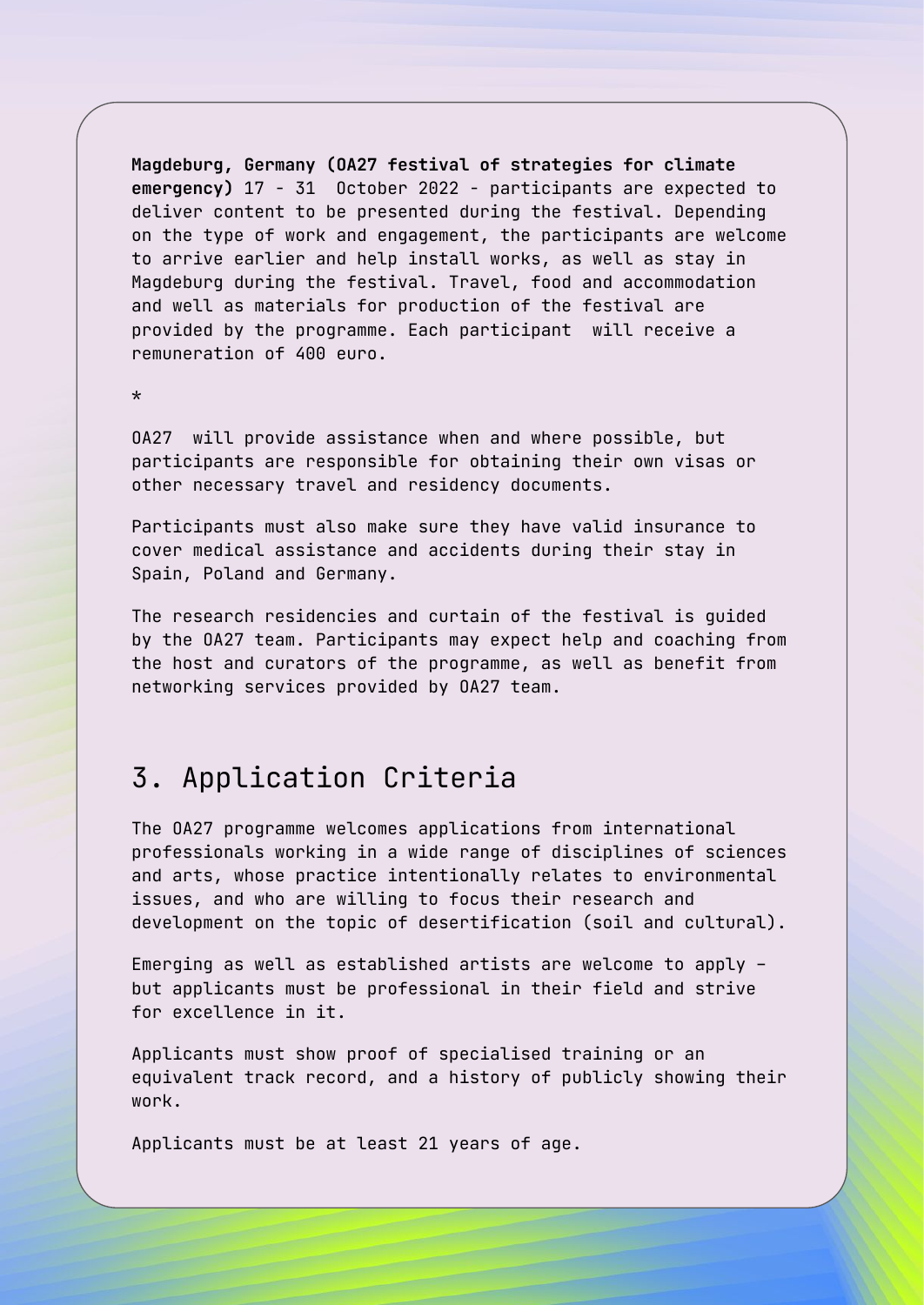#### 3.1 Languages

The main language of the OA27 programme is English. A good command of English is a requisite in order to function well with our staff as well as with other residents during one's stay.

Spanish, Polish and German are a plus as it will help participants to understand and navigate their immediate environment, but it is not a requisite criterion.

3.2 Timing

**The Island - incubation phase Residency part I: Mallorca, Spain: 07- 20th May 2022**

**The Desert - acceleration phase Residency II : Błędów Desert Klucze, Poland: 03-17 July 2022**

**The City - production phase OA27 Festival of Arts and Sciences: 17 - 31 October 2022**

The selected participants are required to be physically present during both residency periods (Mallorca & Bledow Desert), and deliver work to be presented during the festival. Physical attendance in Magdeburg (before and during the festival) is desired. It is recommended, but not obligatory to stay for the whole duration of the festival.

In 2022, the call is open between February 21 and March 21.

Deadline for applications is March 21, 2022 at 23:59 pm (Central European Summer Time).

## 4. Application Guidelines

Applicants will be asked to complete the online application (find the form on shorturl.at/rxHJ8)

– OA27 programme Application Form incl.

- A .pdf document showcasing 3 5 of representative works (max. 30MB)
- A .pdf curriculum vitae
- A link to a website/digital portfolio, or examples of written/audio/visual work